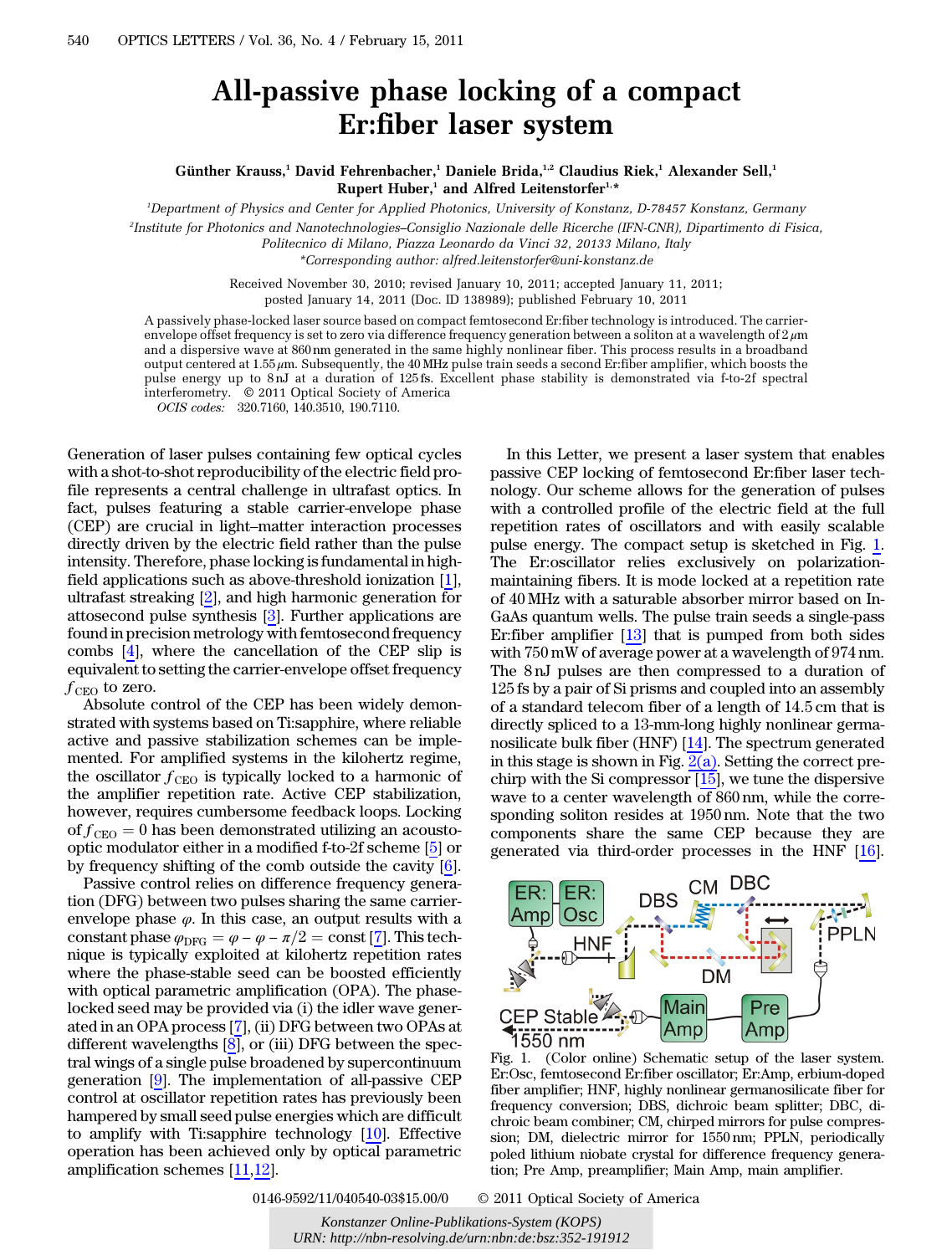Subsequently, the dispersive wave and the soliton are separated via a dichroic beam splitter reflecting at wavelengths above 1550 nm. The branch at 860 nm is compressed to a pulse duration of 30 fs by eight reflections on two chirped mirrors with a group velocity dispersion of  $-130$  fs<sup>2</sup> per bounce. This stage also removes residual radiation around the fundamental wavelength of 1550 nm. The pulse duration of the soliton amounts to 40 fs. It is sent over a variable delay line and superimposed with the dispersive wave with a dichroic beam combiner. The fundamental component in this branch is filtered out by transmission through two thin dielectric mirrors reflecting from 1450 to 1600 nm. After recombination, the average powers of the dispersive wave and the soliton are 16 mW and 25 mW, respectively. We focus both components into a 2-mm-long periodically poled lithium niobate crystal via a spherical mirror with a focal length of 25 mm. The nonlinear crystal exhibits a fan-out design. A poling period ranging from  $21 \mu m$  to  $35 \mu m$  allows for fine tuning of the output wavelength. As explained previously, the pulses generated via DFG automatically emerge with passive CEP stability due to the phase can-From the same frequency comb  $\frac{1}{n}$  and  $\frac{1}{n}$  are separated previously, the pulses generated via DFG automatically emerge with passive CEP stability due to the phase cancellation within the same frequency comb  $[7,$  $[7,$ average power obtained at a center wavelength of 1550 nm amounts to 1:9 mW. A spectrum of this pulse train is shown as a gray solid curve in Fig.  $2(b)$ .

We reamplify these pulses in order to obtain output parameters that allow for efficient driving of nonlinearities in both fiber-optic devices and free-space components. To this end, we couple an average power of  $840 \,\mathrm{\mu W}$ into a polarization-maintaining single-mode fiber that guides the DFG pulses into a preamplifier stage. This section increases the average power to 12 mW. Subsequently, the output is split into six parallel ports via fiber-

based couplers. This stage enables implementation of multiple parallel amplifiers for future extensions of the experiment. In the present work, we use one branch to seed a femtosecond Er:amplifier analogous to the device located directly after the oscillator. The output spectrum obtained following this step is shown as a black solid line in Fig. [2\(b\).](#page-1-0) A frequency-resolved optical gating (FROG) measurement yields a duration of 125 fs of the compressed 8 nJ pulse [see inset in Fig. [2\(b\)\]](#page-1-0).

We now analyze the CEP stability by means of an f-to-2f spectral interferometer  $[20]$  $[20]$ . A second highly nonlinear fiber assembly is pumped with the amplified DFG pulses in order to generate a soliton centered at 1800 nm and a dispersive wave at 900 nm. After this HNF we collimate the ultrabroadband spectrum and focus into a 2-mm-thick  $\beta$ barium borate (BBO) crystal cut at 20° for type I phase matching. Here, the second harmonic (SHG) of the soliton is generated with a polarization perpendicular to the dispersive wave. We subsequently adjust the ratio of the intensities of the SHG and the dispersive wave with a polarizer. The optimum superposition is then coupled into a spectrometer equipped with a CCD array. Figure [3](#page-1-1) shows the resulting interference patterns. A 4 ms integration time of the CCD implies that the acquired fringes are averaged over 160,000 laser pulses. Therefore, the modulation depth of 66% indicates a high degree of CEP stability on short time scales. To make sure that the fringes prove the CEP stability, we inserted different slabs of SF66 glass before generation of the second harmonic in the BBO crystal. Because of different group velocities of the soliton and dispersive wave, this material path corresponds to a delay between the two pulses and results in a different periodicity of the interference fringes. The two patterns are acquired with  $2 \text{ mm}$  [Fig.  $3(a)$ ] and  $5 \text{ mm}$  of SF66 [Fig.  $3(b)$ ], respectively. As a consequence, one would



<span id="page-1-0"></span>Fig. 2. (Color online) (a) Spectra of the dispersive wave (left) and soliton (right) generated by the highly nonlinear fiber assembly. Note the break in the horizontal axis. (b) Spectra of the difference frequency generated by the two spectral components depicted in (a) (gray curve) and the output of the main amplifier (black curve). The inset shows the temporal profile of the compressed pulse retrieved by a FROG measurement.

<span id="page-1-1"></span>

<span id="page-1-2"></span>Fig. 3. (Color online) Spectral interference between the dispersive wave and the SHG of the soliton from the second HNF. (a) and (b) Fringe patterns corresponding to different delays between the fundamental and the SHG caused by different passage through SF66 glass (2 and 5 mm, respectively) before the SHG. The inset shows Fourier transforms of each spectrum. The dotted lines denote a time interval of 420 fs, corresponding to the expected group delay caused by the 3 mm difference of inserted SF66.